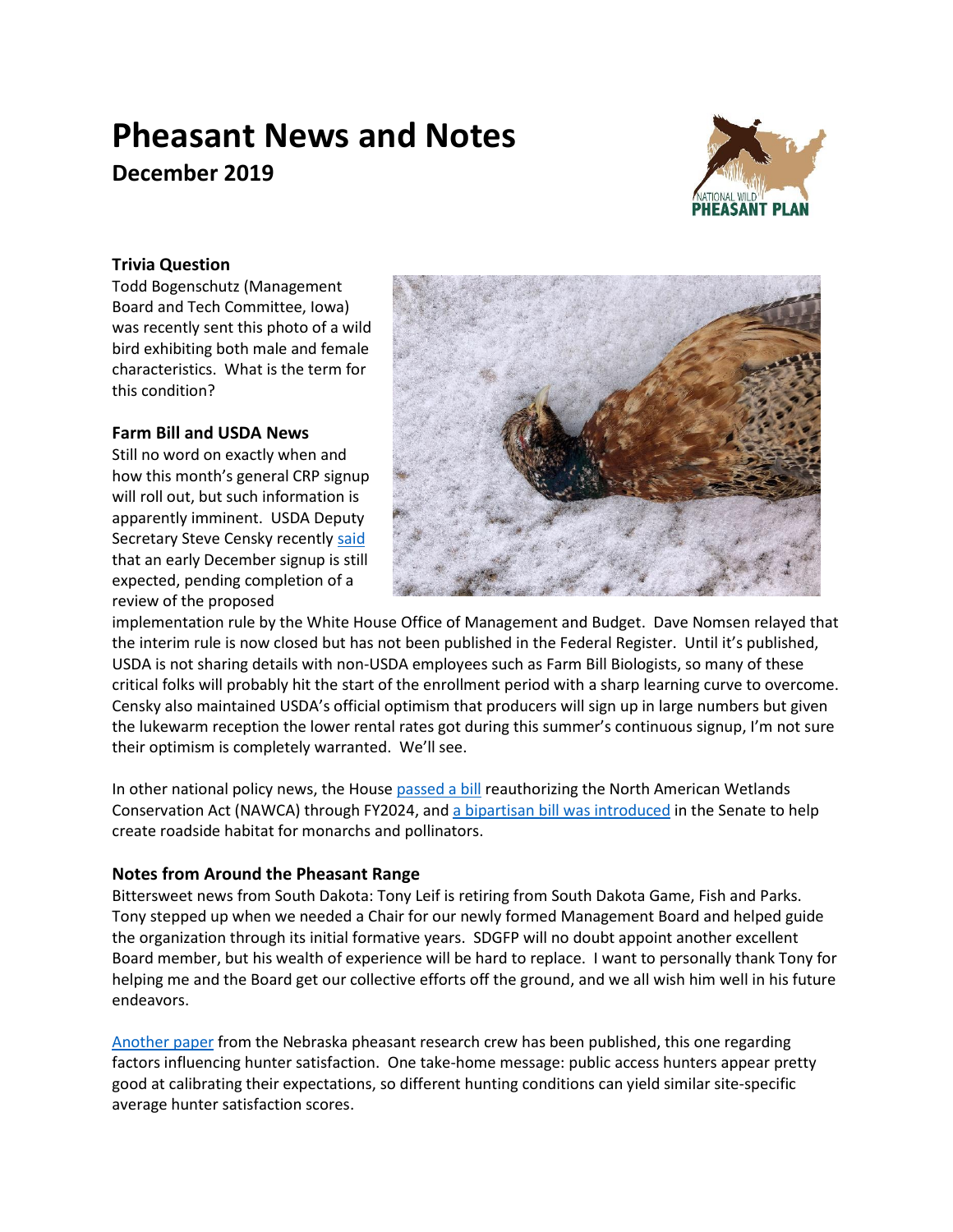Tom Keller (Tech Committee, Pennsylvania) sent these photos of their third annual youth-only wild pheasant hunt. As the Tech Committee will recall, the hunt essentially represents the only opportunity to take wild pheasants in the state, resulting from a decadelong habitat and population restoration project we got to see and hear about at our meeting last year. Regarding the most recent hunt, the PGC says, "after two mornings of hunts on 4 farms, 177 birds were flushed including 92 roosters, 62 shots were fired, and five long-tailed male ring-necks were put in the game bags of several very excited youngsters." The hunt was jointly hosted by the PGC and Pheasants Forever.

A Missouri Valley, Iowa family farming operation was named Pheasants Forever's [Precision Ag](https://www.youtube.com/watch?v=xwencc6XcEQ&feature=youtu.be)  [Farmers of the Year.](https://www.youtube.com/watch?v=xwencc6XcEQ&feature=youtu.be) The relatively new award is presented by PF in association with John Deere as part of their larger partnership promoting conservation through sustainable ag.



#### **Pheasant-relevant Media**

[Lawmakers call attention to national bird declines](https://www.usatoday.com/story/opinion/2019/11/21/united-states-bird-population-declining-how-we-can-save-column/4228247002/) [Bipartisan Senate bill introduced](https://nam02.safelinks.protection.outlook.com/?url=https%3A%2F%2Fwww.merkley.senate.gov%2Fnews%2Fpress-releases%2Fmerkley-alexander-carper-rounds-introduce-bipartisan-legislation-to-create-monarch-and-pollinator-highways-2019&data=02%7C01%7Cstaylor%40pheasantsforever.org%7Cf51d1ded0b47449cc87a08d771f547b9%7Caa7f2878315845b4bbebd7b7b3fe4ae3%7C1%7C0%7C637103170598962504&sdata=pVItzER6agqhr3GQmrR74NxoJX%2BQH039K9kXPR6srr8%3D&reserved=0) to create roadside pollinator habitat [New book documents 100 years of S.D. pheasant hunting](https://www.capjournal.com/news/new-book-documents-years-of-s-d-pheasant-hunting/article_178586d4-00df-11ea-ae8c-136178eb953c.html) [Two women shot while hunting pheasant near St. Cloud](https://bringmethenews.com/minnesota-news/two-women-shot-while-hunting-pheasant-near-st-cloud) [Historically high numbers of Americans approve of hunting](https://www.qdma.com/historically-high-numbers-of-americans-approve-of-hunting/?emci=8036d204-4902-ea11-828b-2818784d6d68&emdi=c8c53b4d-7702-ea11-828b-2818784d6d68&ceid=1730541) [Hunting to eat is not a novel idea. It's the original idea.](https://www.eater.com/2019/11/21/20947318/hunting-season-deer-game-meat-cooking?fbclid=IwAR1qRPQYj-jKRv5rJNMcrcwVnx11fSEUlX8vgBHvWOuJ5xfUX7D8ehtf40A) [Killing animals to save them? Hunting as conservation](https://www.nationalreview.com/2019/11/hunting-as-conservation-sportsmen-incentives-to-protect-endangered-species-habitats/) As hunters decline, groups [want millennials in the blinds](https://www.usnews.com/news/best-states/tennessee/articles/2019-11-10/as-hunters-decline-group-want-millennials-in-the-blinds) [Recruiting foodies and 'hipnecks' as the new](https://www.pewtrusts.org/en/research-and-analysis/blogs/stateline/2019/11/07/recruiting-foodies-and-hipnecks-as-the-new-hunters?fbclid=IwAR0ULfSiBAGHW36RzlPjFyU6dDNdDArEoCk34xohLs-40aK8CmalPpJUGT0) hunters [Minnesota rejects lead ammunition ban](https://wildlife.org/minnesota-rejects-lead-ammunition-ban/) USDA's [2019 Rural America at a Glance](https://www.ers.usda.gov/webdocs/publications/95341/eib-212.pdf?v=5832) USDA report: irrigated acres up, [total water use down since 2013](https://www.nass.usda.gov/Publications/AgCensus/2017/Online_Resources/Farm_and_Ranch_Irrigation_Survey/index.php) [High Plains farmers race to save the Ogallala aquifer](https://nam02.safelinks.protection.outlook.com/?url=https%3A%2F%2Fcivileats.com%2F2019%2F11%2F18%2Fhigh-plains-farmers-race-to-save-the-ogallala-aquifer%2F&data=02%7C01%7Cstaylor%40pheasantsforever.org%7Cf51d1ded0b47449cc87a08d771f547b9%7Caa7f2878315845b4bbebd7b7b3fe4ae3%7C1%7C0%7C637103170598962504&sdata=u3KoWKAIQ0OiAS6LIJkdo2goWXnI5AoZV1uO9KyBg1A%3D&reserved=0) [Monkeys outperform humans when it comes to cognitive flexibility](https://www.sciencedaily.com/releases/2019/10/191015115356.htm)